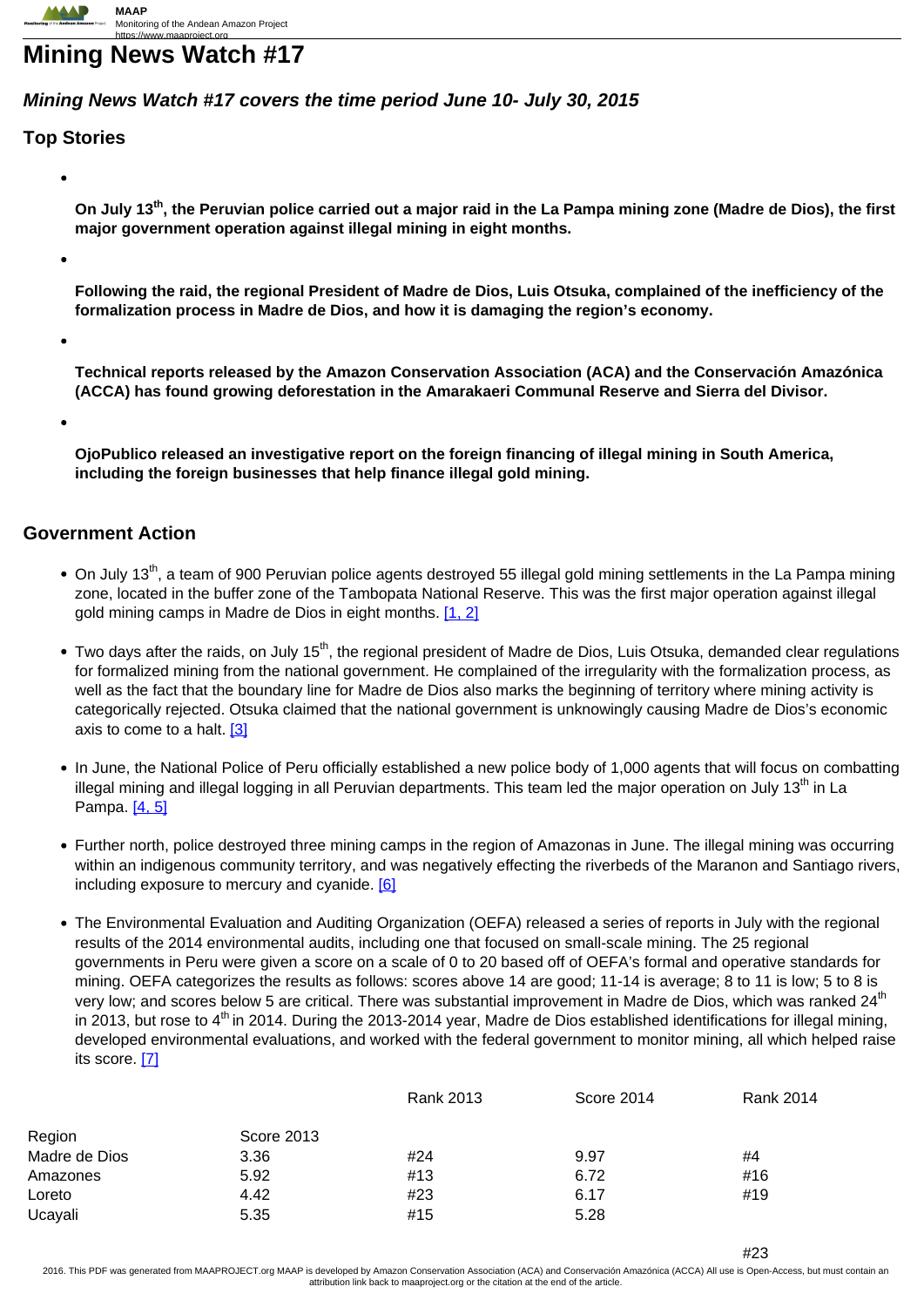

- <u>https://www.maaproject.org</u><br>An executive decree from the Ministry of Energy and Mines (MEM) that assigned new fees on gasoline in Madre de Dios has been improved so that it will prevent gasoline from being used for illegal mining without interfering with legal productive sectors of the economy. MEM used information from the National Customs and Tax Administration (SUNAT) to figure out proper gasoline supplies and fees for the logging, forestry, Brazil nut harvesting, and tourism industries. However, businesses in the area are still concerned that the law is not effectively combatting illegal mining because it is currently applied only in the La Pampa mining zone, not all of Madre de Dios. [8]
- In July, 68 kg of mercury and 2,400 gal of diesel were seized in Madre de Dios. It is believed that the mercury and diesel were going to be used for illegal mining in La Pampa. [9]

# **Formalization**

- Since June, a team from MEM has been issuing audits for the "saneamiento" registration that will help 40,000 miners finalize the formalization process. Saneamiento lacks a direct translation in English, but implies legal ordering and restructuring of the original complex formalization process. This nationwide audit comes as a result of the approval of the "Saneamiento Strategy for Small and Artisanal Miners," (la Estrategia de Saneamiento de la Pequeña Minería y de la Minería Artesanal) which streamlines the six step formalization process. The auditing team examines the legal documentation and field sites of informal miners, and if the audit is consistent with the saneamiento requirements, then the subject can continue the formalization process. [10]
- With the goal of simplifying and renergizing the formalization process, "Ventanilla Unica," the website used to help informal miners, is being restructured. Ventanilla Unica has documents, information on the Corrective Environmental Management Instrument, news on informal mining, and resources for other state institutions. [11, 12]

### **Deforestation**

- ACA and ACCA released a technical report on their MAAP website concerning deforestation from a mining zone in Madre de Dios that has expanded into the Amarakaeri Communal Reserve. Their analysis showed that gold mining deforestation entered the reserve in 2013 and continued expanding in 2014 and 2015. The total gold mining deforestation within the reserve is currently at 11 hectares. [13] The Peruvian National Service of Natural Protected Areas (SERNANP) later confirmed ACA's report that illegal mining had been the cause of the deforestation. [14]
- ACA released a technical report on their MAAP site that illustrated the recent expansion of gold mining near Sierra del Divisor in the region of Ucavali. [15]

### **Other**

- OjoPublico, an online investigative journalism news source, released a report investigating the exportation of gold from illegal mining. The report estimated that 150 tons of gold was illegally smuggled from Peru in 2010, which makes Peru unofficially the second biggest global producer of gold with 330 tons, behind only China. The report released the names of several European and American businesses in the London Bullion Market Association that financially supported the operations, including American companies Northern Texas Refinery and Republic Metals Corporation. [16]
- Peru established three alliances with Colombia, Ecuador, and Bolivia in hopes of eradicating illegal mining, including sharing ideas for mining formalization, combatting illegal mining, and environmental remediation. Peruvian officials also stated that they were working on establishing an alliance with Brazil. [17]
- The Association for Research and Integral Development, a private organization with a contract with the National Service for Protected Natural Areas (Sernanp), presented an environmental management project that can help avoid deforestation by using agroforestry to produce cacao. The project would prevent deforestation in 12,000 hectares of forest in the Tambopata National Reserve and Bahuaja Sonene National Park, both located in Madre de Dios. [18]

**Notes:** The ACA Mining News Watch focuses mostly on issues pertaining to the Peruvian Amazon and may not cover issues related to non-Amazonian parts of the country. We would like to credit ProNaturaleza's "Observatorio Amazonia" as our primary resource for articles related to illegal mining in Peru.

Photo Credit: http://elcomercio.pe/peru/madre-de-dios/operacion-contra-mineria-ilegal-pampa-fotos-noticia-1826310/3

#### **ACA contact for Comments/Questions:** Matt Finer (mfiner@amazonconservation.org)